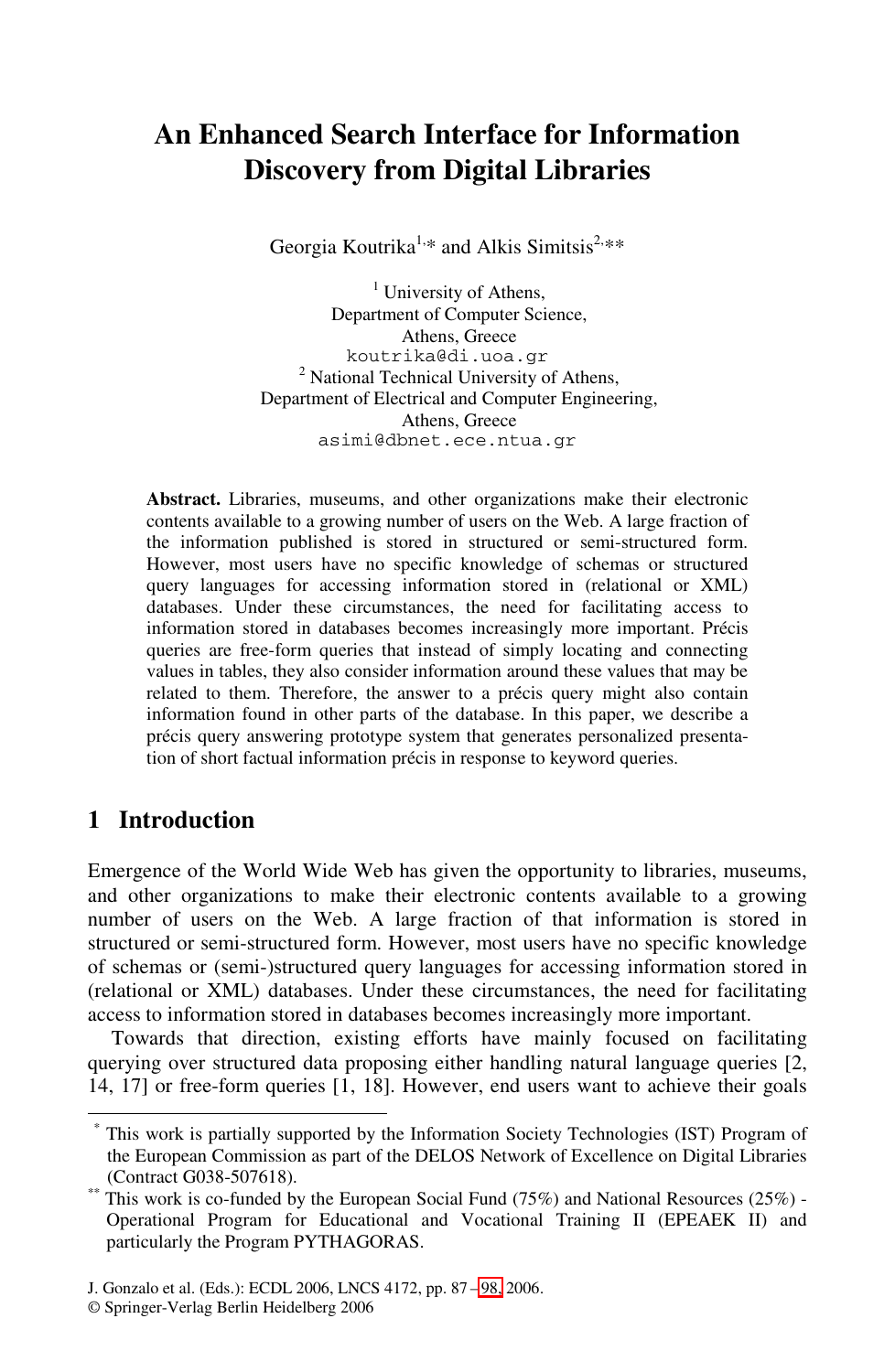with a minimum of cognitive load and a maximum of enjoyment [12]. In addition, they often have very vague information needs or know a few buzzwords. Therefore, the usefulness of keyword-based queries, especially compared to a natural language approach in the presence of complex queries, has been acknowledged [26].

Consider a digital collection of art works made available to people on the Web. A user browses the contents of this collection with the purpose of learning about "Michelangelo". If this need is expressed as a free-form query, then existing keyword searching approaches focus on finding and possibly interconnecting entities that contain the query terms, thus they would return an answer as brief as "*Michelangelo: painter, sculptor*". This answer conveys little information to the user and more importantly does not help or encourage him in searching or learning more about "Michelangelo". On the other hand, a more complete answer containing, for instance, biographical data and information about this painter's work would be more meaningful and useful instead. This could be in the form of the following précis:

"*Michelangelo (March 6, 1475 - February 18, 1564) was born in Caprese, Tuscany, Italy. As a painter, Michelangelo's work includes Holy Family of the Tribune (1506), The Last Judgment (1541), The Martyrdom of St. Peter (1550). As a sculptor Michelangelo's work includes Pieta (1500), David (1504).*"

A précis is often what one expects in order to satisfy an information need expressed as a question or as a starting point towards that direction. Based on the above, support of free-form queries over databases and generation of answers in the form of a précis comprises an advanced searching paradigm helping users to gain insight into the contents of a database. A précis may be incomplete in many ways; for example, the abovementioned précis of "Michelangelo" includes a non-exhaustive list of his works. Nevertheless, it provides sufficient information to help someone learn about Michelangelo and identify new keywords for further searching. For example, the user may decide to explicitly issue a new query about "*David*" or implicitly by following underlined topics (hyperlinks) to pages containing relevant information.

In the spirit of the above, recently, précis queries have been proposed [11]. These are free-form queries that instead of simply locating and connecting values in tables, they also consider information around these values that may be related to them. Therefore, the answer to a précis query might also contain information found in other parts of the database, e.g., frescos created by Michelangelo. This information needs to be "assembled" -in perhaps unforeseen ways- by joining tuples from multiple relations. Consequently, the answer to a précis query is a whole new database, a logical database subset, derived from the original database compared to flattened out results returned by other approaches. This subset is useful in many cases and provides to the user much greater insight into the original data.

The work that we describe in this paper focuses on design and implementation issues of a précis query answering prototype with the following characteristics:

- − Support of a keyword-based search interface for accessing the contents of the underlying collection.
- − Generation of a logical subset of the database that answers the query, which contains not only items directly related to the query selections but also items implicitly related to them in various ways.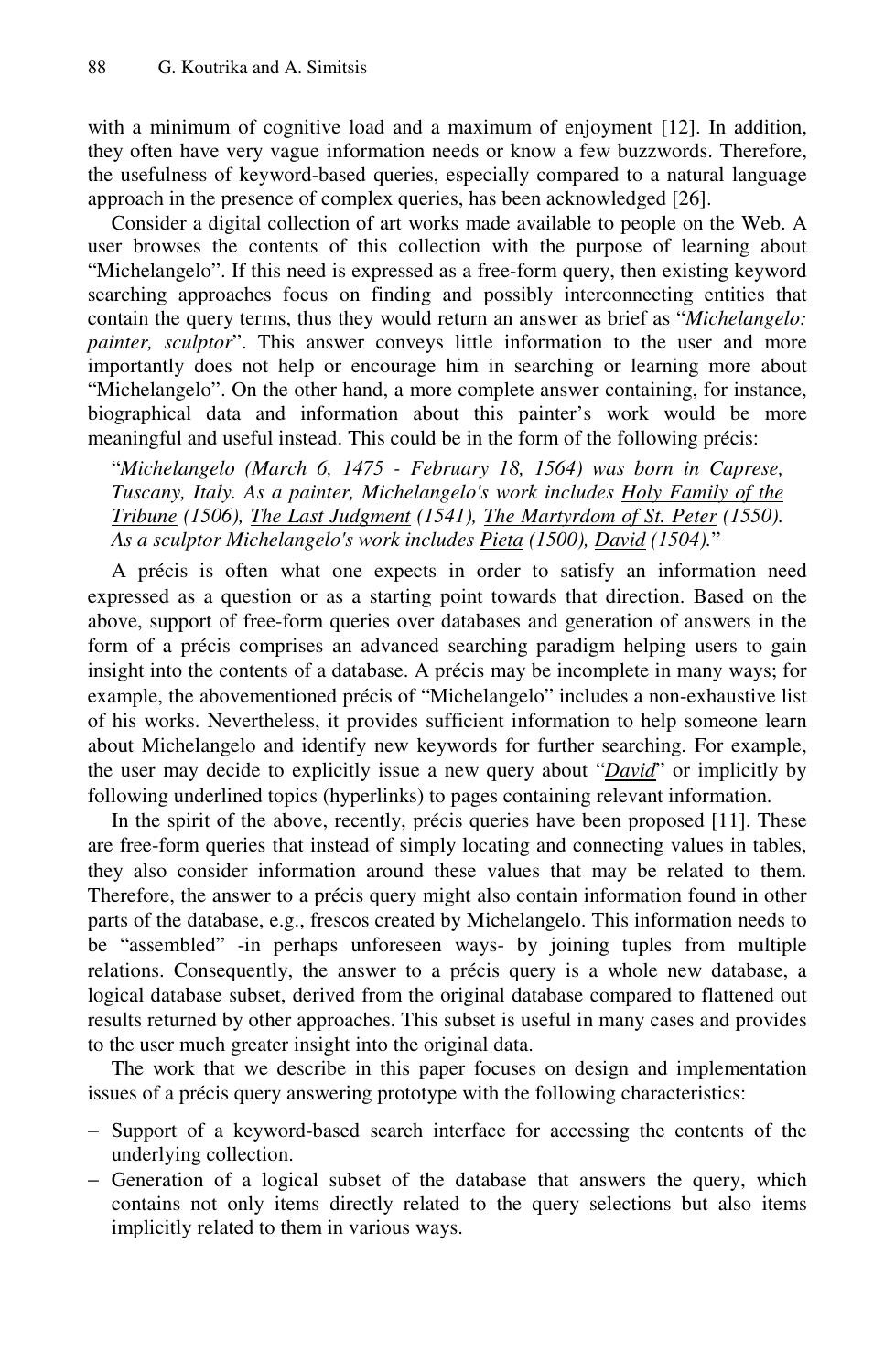- − Personalization of the logical subset generated and hence the précis returned according to the needs and preferences of the user as a member of a group of users.
- − Translation of the structured output of a précis query into a synthesis of results. The output is an English presentation of short factual information précis.

**Outline.** Section 2 discusses related work. Section 3 describes the general framework of précis queries. Section 4 presents the design and implementation of our prototype system, and Section 5 concludes our results with a prospect to the future.

### **2 Related Work**

The need for free-form queries has been early recognized in the context of databases [18]. With the advent of the World Wide Web, the idea has been revisited. Several research efforts have emerged for keyword searching over relational [1, 3, 8, 13] and XML data [5, 6, 9]. Oracle 9i Text [19], Microsoft SQL Server [16] and IBM DB2 Text Information Extender [10] create full text indexes on text attributes of relations and then perform keyword queries.

Existing keyword searching approaches focus on finding and possibly interconnecting tuples in relations that contain the query terms. For example, the answer for "Michelangelo" would be in the form of relation-attribute pair, such as (Artist, Name). In many practical scenarios, this answer conveys little information about "Michelangelo". A more complete answer containing, for instance, information about this artist's works would be more useful. In the spirit of the above, recently, précis queries have been proposed [11]. The answer to a précis query is a whole new database, a logical database subset, derived from the original database. Logical database subsets are useful in many cases. However, naïve users would rather prefer a friendly representation of the information contained in a logical subset, without necessarily understanding its relational character. In earlier work [11], the importance of such representation constructed based on information conveyed by the database graph, has been suggested. A method for generating an English presentation of the information contained in a logical subset as a synthesis of simple SPO sentences has been proposed [21]. The process resembles those involved in handling natural language queries over relational databases in that they both involve some amount of additional predefinitions for the meanings represented by relations, attributes and primary-to-foreign key joins. However, natural language query processing is more complex, since it has to handle ambiguities in natural language syntax and semantics whereas this approach uses well defined templates to rephrase relations and tuples.

The problem of facilitating the naïve user has been thoroughly discussed in the field of natural language processing (NLP). For the last couple of decades, several works are presented concerning NL Querying [26, 15], NL and Schema Design [23, 14, 4], NL and DB interfaces [17, 2], and Question Answering [25, 22]. Related literature on NL and databases, has focused on totally different issues such as the interpretation of users' phrasal questions to a database language, e.g., SQL, or to the automatic database design, e.g., with the usage of ontologies [24]. There exist some recent efforts that use phrasal patterns or question templates to facilitate the answering procedure [17, 22]. Moreover, these works produce pre-specified answers,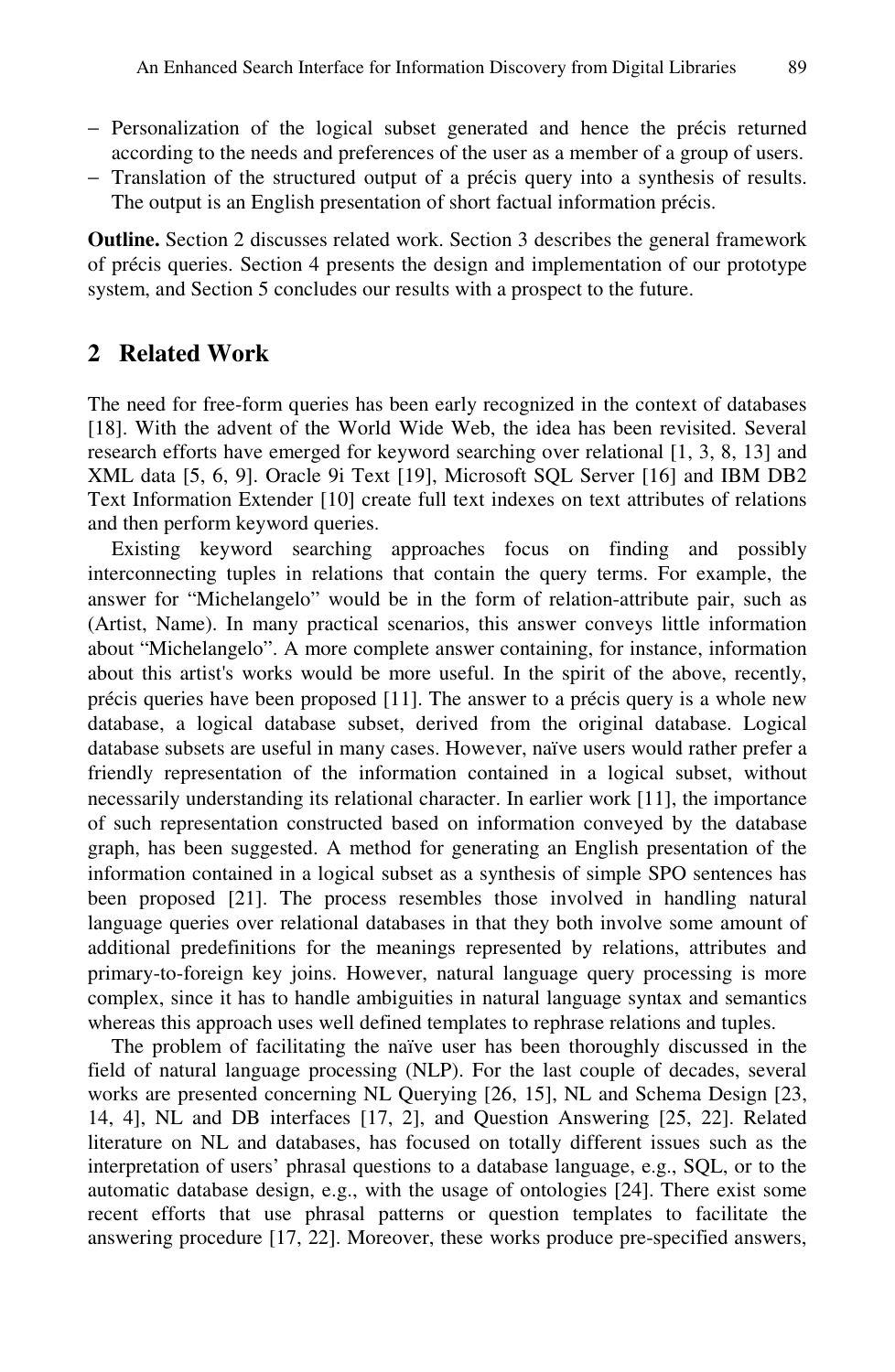where only the values in the patterns change. This is in contrast to précis queries, which construct logical subsets on demand and use templates and constructs of sentences defined on the constructs of the database graph, thus generating dynamic answers. This characteristic of précis queries also enables template multi-utilization.

In this paper, we built upon the ideas of  $[11, 20, 21]$  and we describe the design and implementation of a system that supports précis queries for different user groups.

### **3 The Précis Query Framework**

The purpose of this section is to provide background information on précis queries.

**Preliminaries.** We consider the *database schema graph* **G(V, E)** as a directed graph corresponding to a database schema D. There are two types of nodes in **V**: (a) *relation nodes,* **R***,* one for each relation in the schema; and (b) *attribute nodes*, **A**, one for each attribute of each relation in the schema. Likewise, edges in **E** are the following: (a) *projection edges*, **Π**, each one connects an attribute node with its container relation node, representing the possible projection of the attribute in the system's answer; and (b) *join edges*, **J**, from a relation node to another relation node, representing a potential join between these relations. These could be joins that arise naturally due to foreign key constraints, but could also be other joins that are meaningful to a domain expert. Joins are directed for reasons explained later. Therefore, a database graph is a directed graph  $G$ **(** $V$ **, E**), where:  $V = R \cup A$ , and  $E = \Pi \cup J$ .

A *weight*, w, is assigned to each edge of the graph **G**. This is a real number in the range [0, 1], and represents the significance of the bond between the corresponding nodes. Weight equal to 1 expresses strong relationship; in other words, if one node of the edge appears in an answer, then the edge should be taken into account making the other node appear as well. If a weight equals to 0, occurrence of one node of the edge in an answer does not imply occurrence of the other node. Based on the above, two relation nodes could be connected through two different join edges, in the two possible directions, between the same pair of attributes, but carrying different weights. For simplicity, we assume that there is at most one directed edge from one node to the same destination node.

A directed path between two relation nodes, comprising adjacent join edges, represents the "implicit" join between these relations. Similarly, a directed path between a relation node and an attribute node, comprising a set of adjacent join edges and a projection edge represents the "implicit" projection of the attribute on this relation. The weight of a path is a function of the weights of constituent edges, which should satisfy the condition that the estimated weight should decrease as the length of the path increases, based on human intuition and cognitive evidence. In our system, we have considered the product of weights over a path.

**Logical Database Subsets.** Consider a database D properly annotated with a set of weights and a *précis query* Q, which is a set of tokens, i.e.  $Q = \{k_1, k_2, ..., k_m\}$ . We define as *initial relation* any database relation that contains at least one tuple in which one or more query tokens have been found. A tuple containing at least one query token is called *initial tuple*.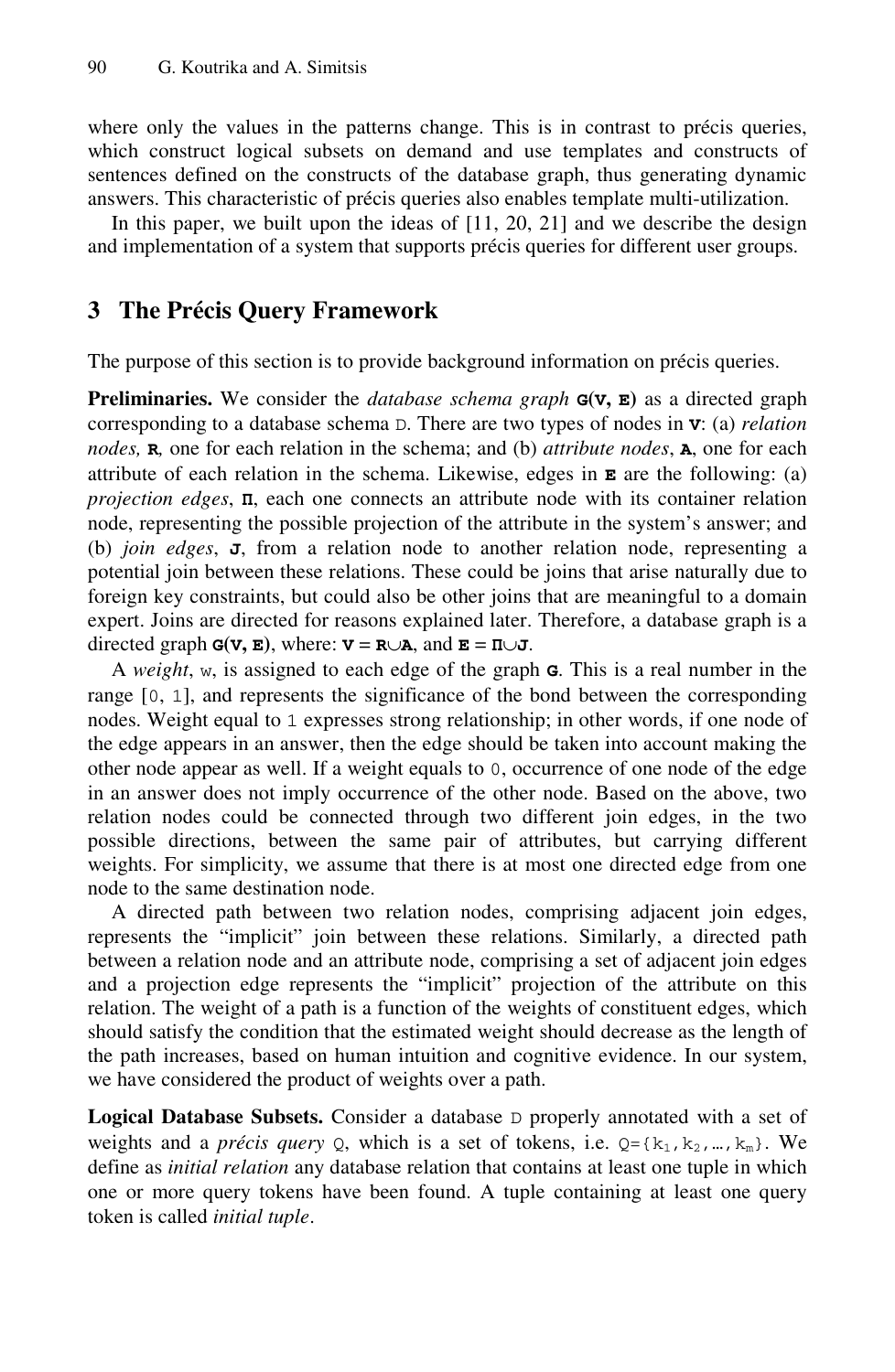

**Fig. 1.** An example database graph

A *logical database subset* D' of D satisfies the following:

- − The set of relation names in D' is a subset of that in the original database D.
- $-$  For each relation  $R_i'$  in the result D', its set of attributes in D' is a subset of its set of attributes in D.
- $-$  For each relation  $R_i$ <sup>'</sup> in the result D', the set of its tuples is a subset of the set of tuples in the original relation  $R_i$  in D (when projected on the set of attributes that are present in the result).

The result of applying query  $Q$  on a database  $D$  given a set of constraints  $C$  is a logical database subset  $D'$  of D, such that  $D'$  contains initial tuples for Q and any other tuple in D that can be transitively reached by joins on D starting from *some* initial tuple, subject to the constraints  $C$  [11]. Possible constraints could be the maximum number of attributes in  $D'$ , the minimum weight of paths in  $D'$ , the maximum number of tuples in  $D'$  and so forth. Using different constraints and weights on the edges of the database graph allows generating different answers for the same query.

**Précis Patterns.** Weights and constraints may be provided in different ways. They may be set by the user at query time using an appropriate user interface. This option is attractive in many cases since it enables interactive exploration of the contents of a database. This bears a resemblance to query refinement in keyword searches. In case of précis queries, the user may explore different regions of the database starting, for example, from those containing objects closely related to the topic of a query and progressively expanding to parts of the database containing objects more loosely related to it. Although this approach is quite elegant, the user should spend some time on a procedure that may not always seem relevant to his need for a certain answer. Thus, weights and criteria may be pre-specified by a designer, or stored as part of a profile corresponding to a user or a group of users. In particular, in our framework, we have adopted the use of patterns of logical subsets corresponding to different queries or groups of users, which are stored in the system [20]. For instance, different patterns would be used to capture preferences of art reviewers and art fans.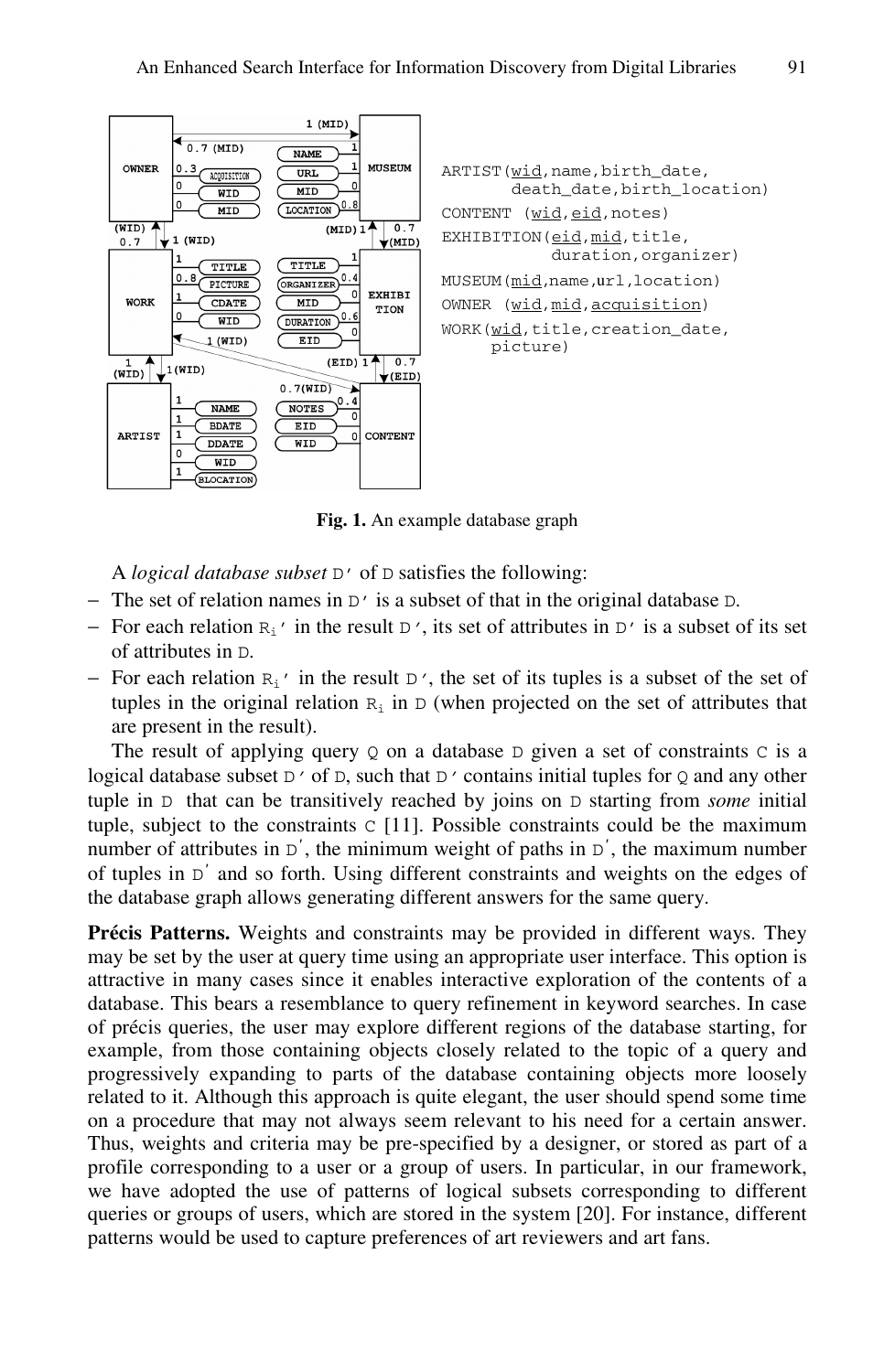

**Fig. 2.** Example précis patterns

Formally, given the database schema graph G of a database D, a *précis pattern* is a directed rooted tree  $\mathcal{P}(v, \mathbf{E})$  on top of G annotated with a set of weights. Given a query Q over database D, a précis pattern  $\mathcal{P}(v, E)$  is *applicable* to Q, if its root relation coincides with an initial relation for  $\circ$ . The result of applying query  $\circ$  on a database  $\circ$ given an applicable pattern  $\mathcal P$  is a logical database subset  $D'$  of D, such that:

- $-$  The set of relation names in  $\nu'$  is a subset of that in  $\mathscr{P}$ .
- $-$  For each relation  $R_i'$  in the result D', its set of attributes in D' is a subset of its set of attributes in  $\mathcal{P}$ .
- − For each relation Ri' in the result D', the set of its tuples is a subset of the set of tuples in the original relation  $R_i$  in D (when projected on the set of attributes that are present in the result).

In order to produce the logical database subset  $D'$ , a précis pattern  $\mathcal{P}$  is enriched with tuples extracted from the database based on constraints, such as the maximum number of attributes in  $D'$ , the maximum number of tuples in  $D'$  and so on.

**Example.** Consider the database graph presented in Fig. 1. Observe the two directed edges between WORK and OWNER. Works and owners are related but one may consider that owners are more dependent on works than the other way around. In other words, an answer regarding an owner should always contain information about related works, while an answer regarding a work may not necessarily contain information about its owner. For this reason, the weight of the edge from OWNER to WORK is set to 1, while the weight of the edge from WORK to OWNER is 0.7. Précis patterns corresponding to different queries and/or groups of users may be stored in the system. In Fig. 2, patterns  $\mathcal{P}_1$  and  $\mathcal{P}_2$  correspond to different queries, regarding artists and exhibitions, respectively (the initial relation in each pattern is shown in grey).

## **4 System Architecture**

In this section, we describe the architecture of a prototype précis query answering system, depicted in Fig. 3.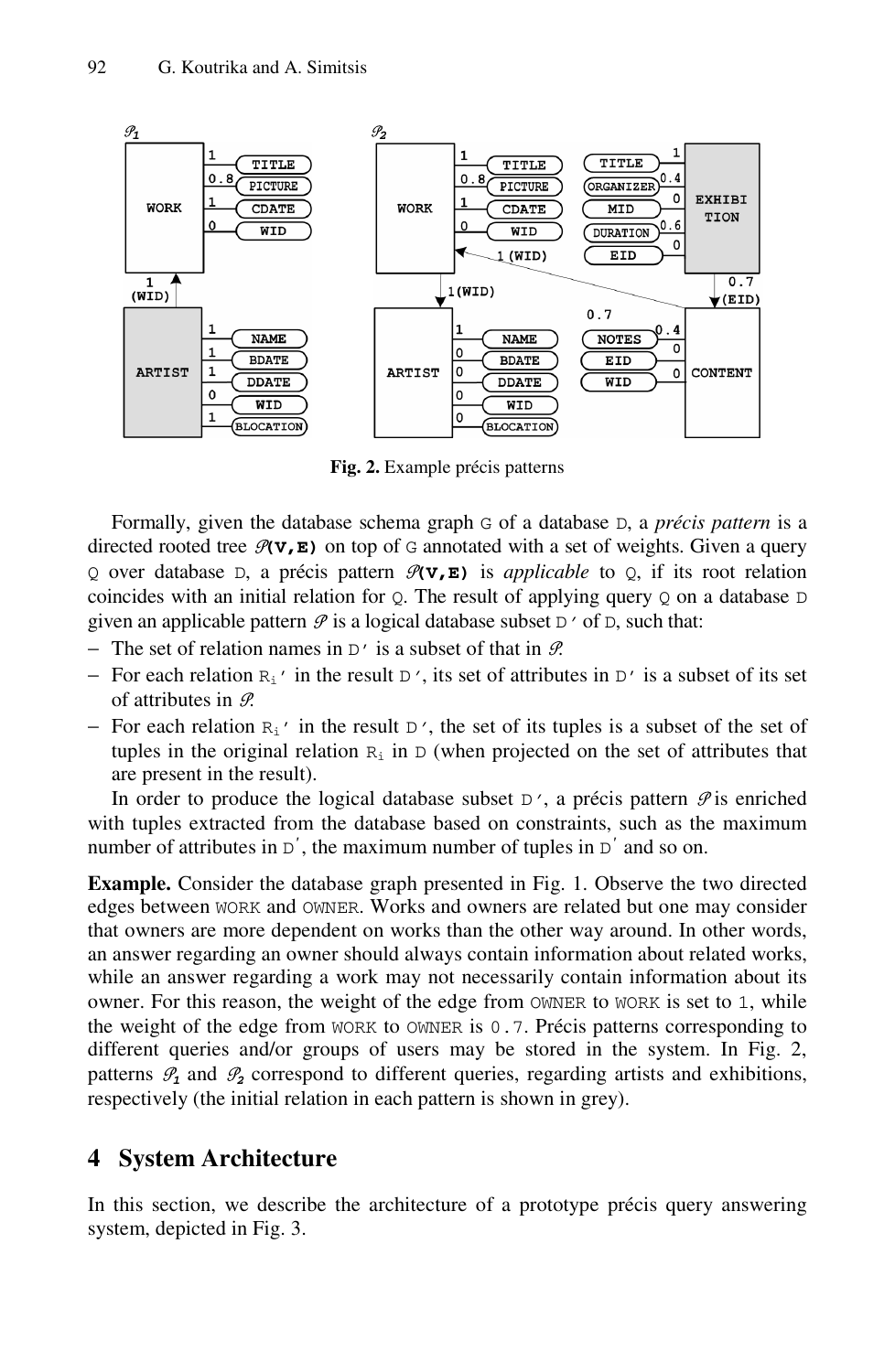

**Fig. 3.** System Architecture

Each time a user poses a question, the system finds the initial relations that match this query, i.e. database relations containing at least one tuple in which one or more query tokens have been found (Keyword Locator). Then, it determines the database part that contains information related to the query; for this purpose, it searches in a repository of précis patterns to extract an appropriate one (Précis Manager). If an appropriate pattern is not found, then a new one is created and registered in the repository. Next, this précis pattern is enriched with tuples extracted from the database according to the query keywords, in order to produce the logical database subset (Logical Subset Generator). Finally, an answer in the form of a précis is returned to the user (Translator). The creation and maintenance of the inverted index, patterns and templates is controlled through a Designer component. In what follows, we discuss in detail the design and implementation of these components.

**Designer Interface.** This module provides the necessary functionality that allows a designer to create and maintain the knowledge required for the system to operate, i.e.:

- − *inverted index*: with a click of a button, the designer may create or drop the inverted index for a relational database.
- − *templates*: through a graphical representation of a database schema graph, the designer may define templates to be used by the Translator.
- − *user groups*: the designer may create pre-specified groups of users. Then, when a new user registers in the system, he may choose the group he belongs to.
- − *patterns*: through a graphical representation of a database schema graph, the designer may define précis patterns targeting different groups of users and different types of queries for a specific domain. These are stored in a repository.

Manual creation of patterns and user groups assumes good domain and application knowledge and understanding. For instance, the pattern corresponding to a query about art works would probably contain the title and creation date of art works along with the names of the artists that created them and museums that own them; whereas the pattern corresponding to a query about artists would most likely contain detailed information about artists such as name, date and location of birth, and date of death along with titles of works an artist has created. Furthermore, different users or groups of users, e.g., art reviewers vs. art fans, would be interested in different logical subsets for the same query. We envision that the system could learn and adapt précis patterns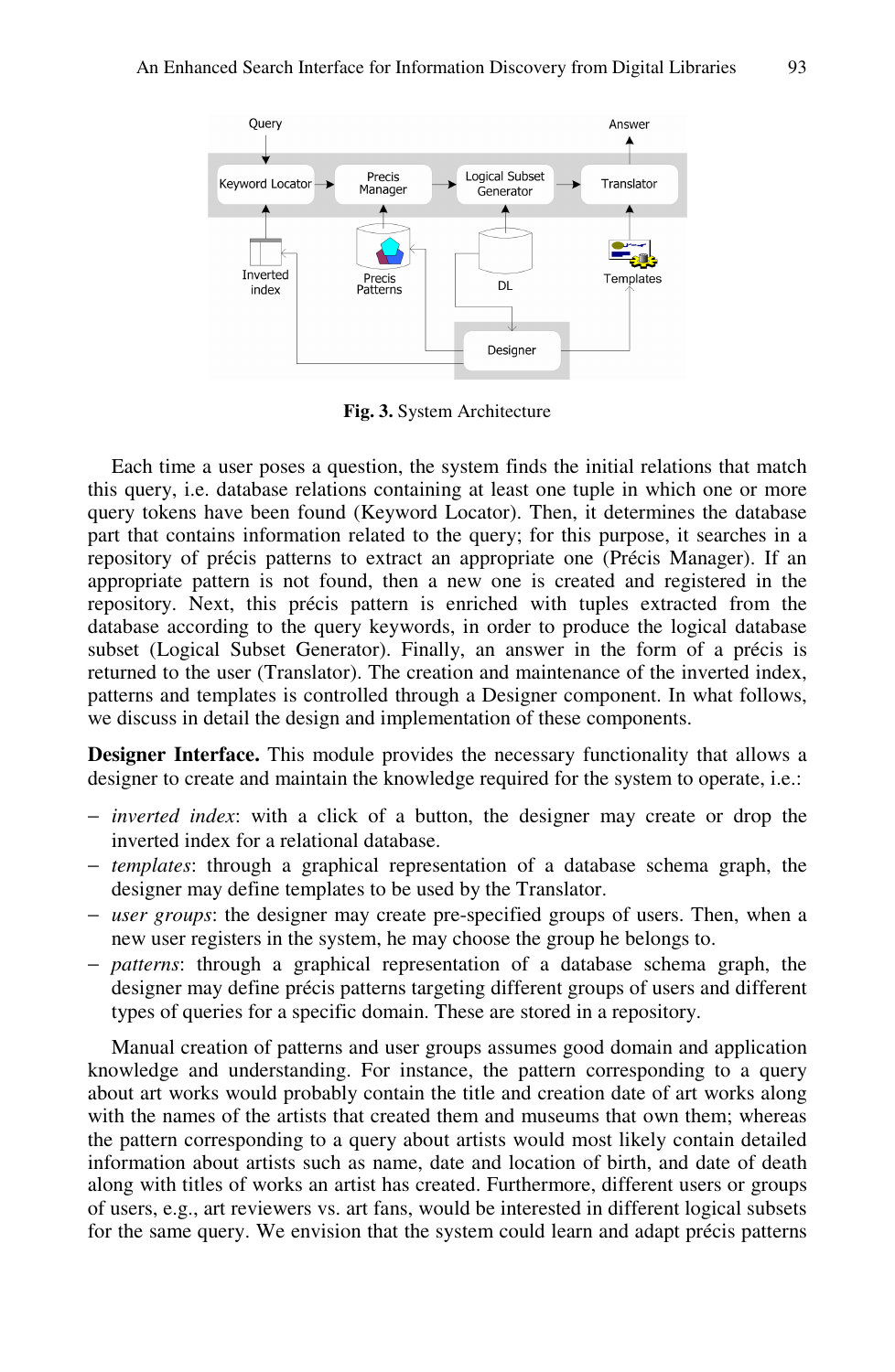for different users or groups of users by using logs of past queries or by means of social tagging by large numbers of users. Then, the only work a designer would have to do would be the creation of templates.

**Keyword Locator.** When a user submits a précis query  $Q = \{k_1, k_2, ..., k_m\}$ , the system finds the initial relations that match this query, i.e. database relations containing at least one tuple in which one or more query tokens have been found. For this purpose, an inverted index has been built, which associates each keyword that appears in the database with a list of occurrences of the keyword. Modern RDBMS' provide facilities for constructing full text indices on single attributes of relations (e.g., Oracle9i Text). In our approach, we chose to create our own inverted index, basically due to the following reasons: (a) a keyword may be found in more than one tuple and attribute of a single relation and in more than one relation; and (b) we consider keywords of other data types as well, such as date and number.

At its current version, the system considers that query keywords are connected with the logical operator or. Keywords enclosed in quotation marks, e.g., "Leonardo da Vinci", are considered as one keyword that must be found in the same tuple. This means that the user can issue queries such as "Michelangelo" or "Leonardo da Vinci", but not queries such as "Michelangelo" and "Leonardo da Vinci", which would essentially ask about the connection between these two entities/people. We are currently working on supporting more complex queries involving operators and and not.

Based on the above, given a user query, Keyword Locator consults the inverted index, and returns for each term k<sub>i</sub> in  $\varphi$ , a list of all *initial relations*, i.e. k<sub>i</sub>  $\rightarrow$  {R<sub>i</sub>},  $\forall k_i$  in Q. (If no tuples contain the query tokens, then an empty answer is returned.)

**Précis Manager.** Précis Manager determines the schema of the logical database subset, i.e. the database part that contains information related to the query. This should involve initial relations and relations around them containing relevant information. The schema of the subset that should be extracted from a database given a précis query may vary depending on the type of the query issued and the user issuing the query. Patterns of logical subsets corresponding to different queries or groups of users are stored in the system. For instance, different patterns would be used to capture preferences of art reviewers and fans.

Each time an individual poses a question, Précis Manager searches into the repository of précis patterns to extract those that are appropriate for the situation. If users are categorized into groups, then this module examines only patterns assigned to the group the active user belongs to. Based on the initial relations identified for query Q, one or more applicable patterns may be identified. Recall that a précis pattern  $\mathcal{P}(\mathbf{v}, \mathbf{E})$  is applicable to  $\varphi$ , if its root relation coincides with an initial relation for  $\varphi$ . For instance, given a query on "David", a pattern may correspond to artists ("Michelangelo") and another to owners ("Accademia di Belle Arti, Florence, Italy").

If none is returned for a certain initial relation, then the request is propagated to a Schema Generator. This module is responsible for finding which part of the database schema may contain information related to  $Q$ . The output of this step is the schema  $D'$ of a logical database subset comprised of: (a) relations that contain the tokens of  $Q$ ; (b) relations transitively joining to the former, and (c) a subset of their attributes that should be present in the result, according to the preferences registered for the user that poses the query. (For more details, we refer the interested reader to [20].) After its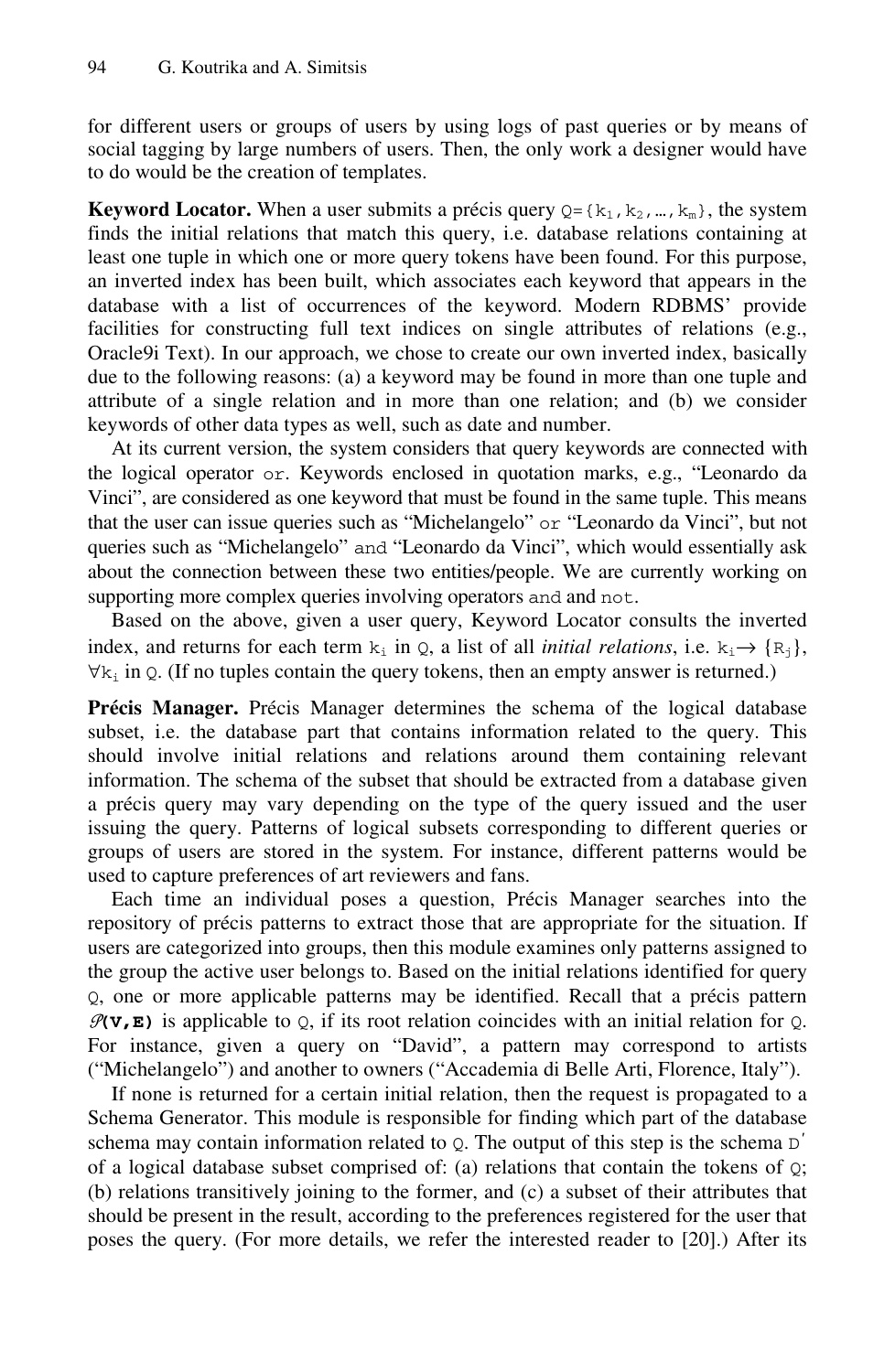creation, the schema of the logical database subset is stored in the graph database as a pattern associated with the group that the user submitting the query belongs to.

**Logical Subset Generator.** A précis pattern selected from the previous step is enriched with tuples extracted from the database according to the query keywords, in order to produce the logical database subset. For this purpose, the Logical Subset Generator starts from the initial relations where tokens in  $\circ$  appear. Then, more tuples from other relations are retrieved by (foreign-key) join queries starting from the initial relations and transitively expanding on the database schema graph following edges of the pattern. Joins on a précis pattern are executed in order of decreasing weight. In other words, a précis pattern comprises a kind of a "plan" for collecting tuples matching the query and others related to them. At the end of this phase, the logical database subset has been produced.

**Translator.** The Translator is responsible for rendering a logical database subset to a more user-friendly synthesis of results. This is performed by a semi-automatic method that uses templates over the database schema. In the context of this work, the presentation of a query answer is defined as a proper structured management of individual results, according to certain rules and templates predefined by a designer. The result is a user-friendly response through the composition of simple clauses.

In this framework, in order to describe the semantics of a relation R along with its attributes in natural language, we consider that relation R has a conceptual meaning captured by its name, and a physical meaning represented by the value of at least one of its attributes that characterizes tuples of this relation. We name this attribute the *heading* attribute and we depict it as a hachured rounded rectangle. For example, in Fig. 1, the relation ARTIST conceptually represents "artists" in real world; indeed, its name, ARTIST, captures its conceptual meaning. Moreover, the main characteristic of an "artist" is its name, thus, the relation ARTIST should have the NAME as its heading attribute. By definition, the edge that connects a heading attribute with the respective relation has a weight 1 and it is always present in the result of a précis query. A domain expert makes the selection of heading attributes.

The synthesis of query results follows the database schema and the correlation of relations through primary and foreign keys. Additionally, it is enriched by alphanumeric expressions called *template labels* mapped to the database graph edges.

A *template label*, label(u,z) is assigned to each edge  $e(u, z) \in \mathbf{E}$  of the database schema graph **G**(**V**,**E**). This label is used for the interpretation of the relationship between the values of nodes u and z in natural language.

Each projection edge  $\in$  **Π** that connects an attribute node with its container relation node, has a label that signifies the relationship between this attribute and the heading attribute of the respective relation; e.g., the BIRTH\_DATE of an ARTIST (.NAME). If a projection edge is between a relation node and its heading attribute, then the respective label reflects the relationship of this attribute with the conceptual meaning of the relation; e.g., the NAME of an ARTIST. Each join edge  $e \in J$  between two relations has a label that signifies the relationship between the heading attributes of the relations involved; e.g., the WORK (.TITLE) of an ARTIST (.NAME). The label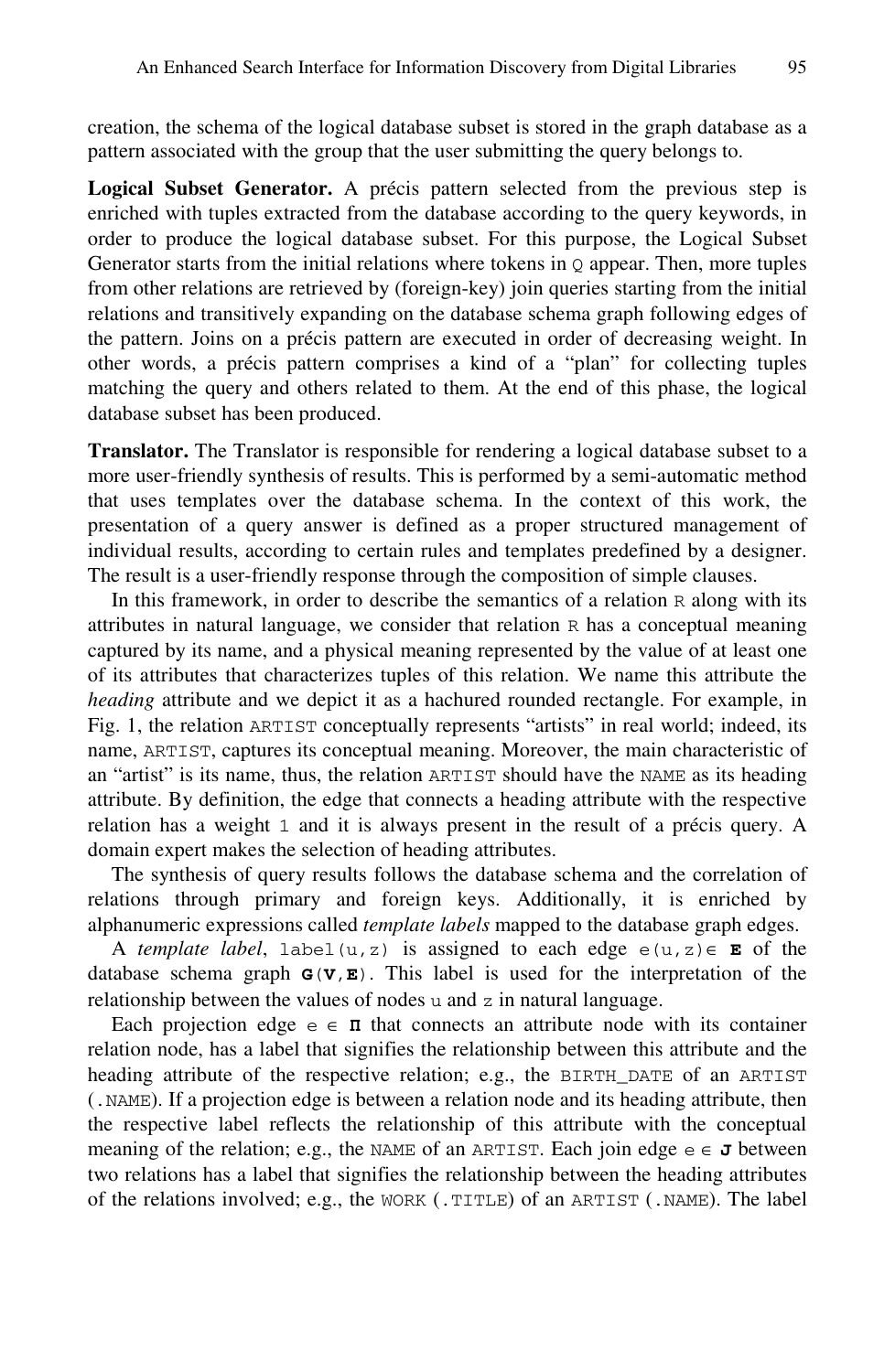of a join edge that involves a relation without a heading attribute signifies the relationship between the previous and subsequent relations.

We define as the label  $1$  of a node n the name of the node and we denote it as  $l(n)$ . For example, the label of the attribute node NAME is "name". The name of a node is determined by the designer/administrator of the database. The template label label (u, z) of an edge  $e(u, z)$  formally comprises the following parts: (a) lid, a unique identifier for the label in the database graph; (b)  $1(u)$ , the name of the starting node; (c)  $1(z)$ , the name of the ending node; (d)  $\exp r_1$ ,  $\exp r_2$ ,  $\exp r_3$  alphanumeric expressions. A simple template label has the form:

 $label(u, z) = expr_1 + l(u) + expr_2 + l(z) + expr_3$ 

where the operator "+" acts as a concatenation operator.

In order to use template labels or to register new ones, we use a simple language for templates that supports variables, loops, functions, and macros.

The translation is realized separately for every occurrence of a token. At the end, the précis query lists all the clauses produced. For each occurrence of a token, the analysis of the query result graph starts from the relation that contains the input token. The labels of the projection edges that participate in the query result graph are evaluated first. The label of the heading attribute comprises the first part of the sentence. After having constructed the clause for the relation that contains the input token, we compose additional clauses that combine information from more than one relation by using foreign key relationships. Each of these clauses has as subject the heading attribute of the relation that has the primary key. The procedure ends when the traversal of the databases graph is complete. For further details, we refer the interested reader to [21].

**User Interface.** The user interface of our prototype comprises a simple form where the user can enter one or more keywords describing the topic of interest. Currently, the system considers that query keywords are connected with the logical operator or. This means that the user can ask about "Michelangelo" or "Leonardo da Vinci", but cannot submit a query about "Michelangelo" and Leonardo da Vinci", which essentially would ask about the connection between these two entities/people.

Before using the system, a user identifies oneself as belonging to one of the existing groups, i.e. art reviewers or fans. Fig. 4 displays an example of a user query and the answer returned by the system. Underlined topics are hyperlinks. Clicking such a hyperlink, the user implicitly submits a new query regarding the underlined topic. For example, clicking on "*David*" will generate a new précis regarding this sculpture. Hyperlinks are defined on heading attributes of relations.

Although extensive testing of the system with a large number of users has not taken place yet, a small number of people have used the system to search for preselected topics as well as topics of their interest and reported their experience. This has indicated the following:

- − The précis query answering paradigm allows users with little or no knowledge of the application domain schema, to quickly and easily gain an understanding of the information space.
- − Naïve users find précis answers to be user-friendly and feel encouraged to use the system more.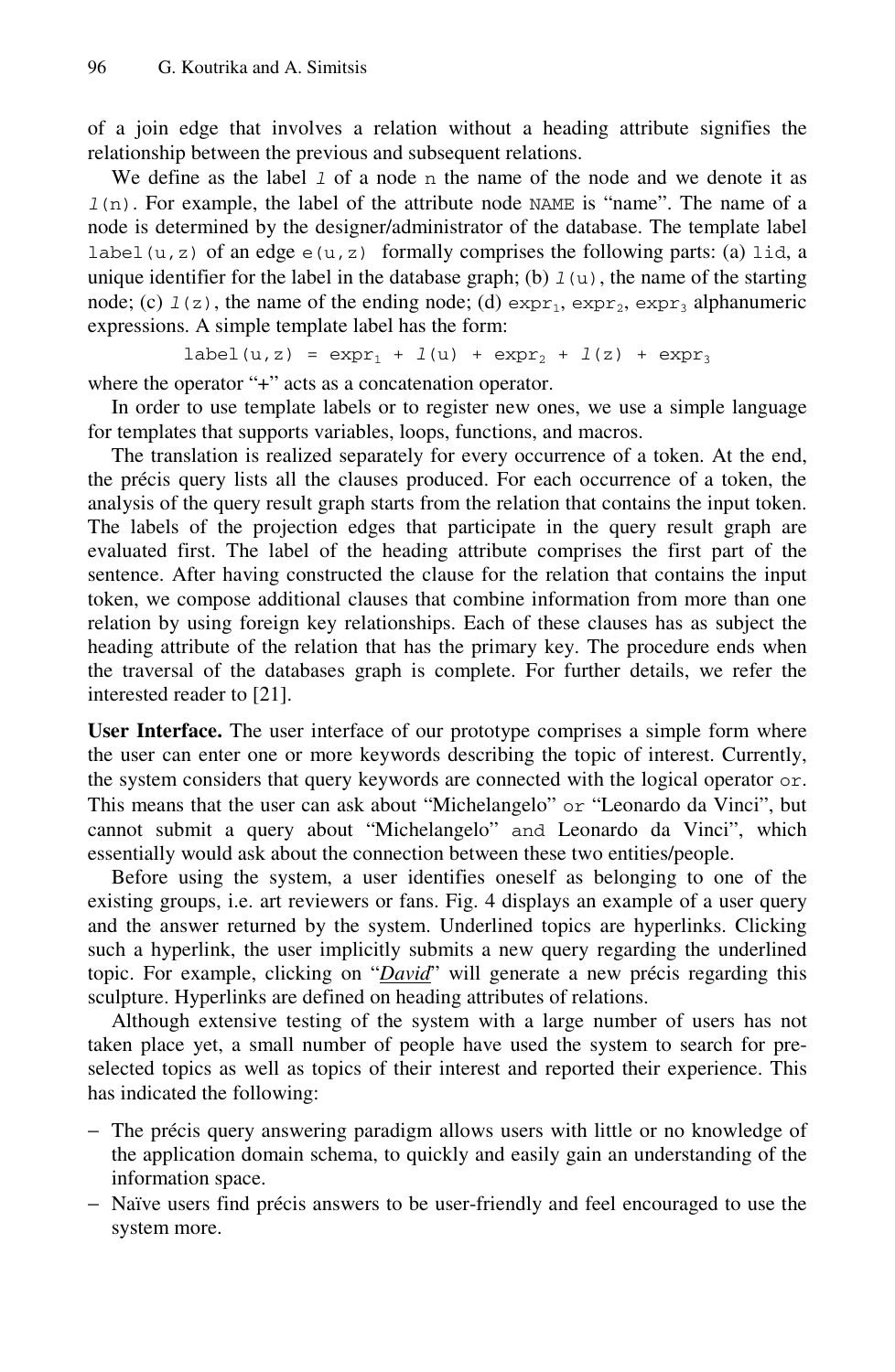| What can you tell me about:                                                                                                                                                                                                                                                                                         |              |    |
|---------------------------------------------------------------------------------------------------------------------------------------------------------------------------------------------------------------------------------------------------------------------------------------------------------------------|--------------|----|
|                                                                                                                                                                                                                                                                                                                     | Michelangelo | ΩK |
| Michelangelo (March 6, 1475 - February 18, 1564) was born in<br>Caprese, Tuscany, Italy. As a painter, Michelangelo's work includes<br>Holy Family of the Tribune (1506), The Last Judgment (1541), The<br>Martyrdom of St. Peter (1550). As a sculptor Michelangelo's work<br>includes Pieta (1500), David (1504). |              |    |

**Fig. 4.** Example précis query

− By providing précis of information as answers and hyperlinks inside these answers, the system encourages users to get involved in a continuous search-and-learn process.

## **5 Conclusions and Future Work**

We have described the design, prototyping and evaluation of a précis query answering system with the following characteristics: (a) support of a keyword-based search interface for accessing the contents of the underlying collection, (b) generation of a logical subset of the database that answers the query, which contains not only items directly related to the query selections but also items implicitly related to them in various ways, (c) personalization of the logical subset generated and hence the précis returned according to the needs and preferences of the user as a member of a group of users, and (d) translation of the structured output of a précis query into a synthesis of results. The output is an English presentation of short factual information précis. As far as future work is concerned, we are interested in implementing a module for learning précis patterns based on logs of queries that domain users have issued in the past. In a similar line of research, we would like to allow users to provide feedback regarding the answers they receive. Then, user feedback will be used to modify précis patterns. Another challenge will be the extension of the translator to cover answers to more complex queries. Finally, we are working towards the further optimization of various modules of the system.

#### **References**

- 1. S. Agrawal, S. Chaudhuri, and G. Das. DBXplorer: A system for keyword-based search over relational databases. In *ICDE*, pp. 5-16, 2002.
- 2. I. Androutsopoulos, G.D. Ritchie, and P. Thanisch. Natural Language Interfaces to Databases - An Introduction. *NL Eng.*, 1(1), pp. 29-81, 1995.
- 3. G. Bhalotia, A. Hulgeri, C. Nakhe, S. Chakrabarti, and S. Sudarshan. Keyword searching and browsing in databases using BANKS. In *ICDE*, pp. 431-440, 2002.
- 4. A. Dusterhoft, and B. Thalheim. Linguistic based search facilities in snowflake-like database schemes. *DKE*, 48, pp. 177-198, 2004.